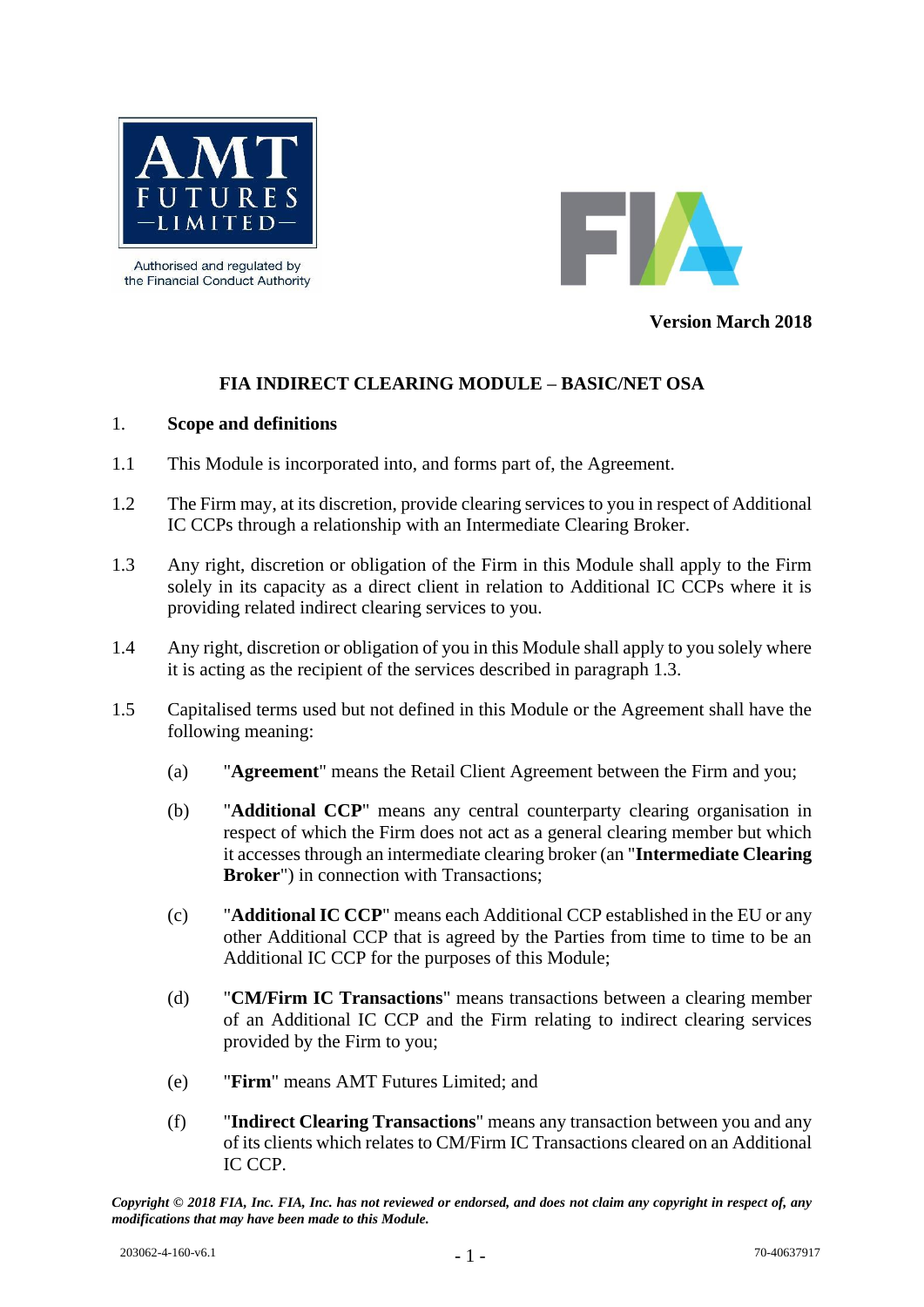1.6 References in this Module to the EU shall be construed to include the UK to the extent that, following withdrawal of the UK from the EU, the UK continues to apply substantially the same rules relating to the provision of indirect clearing services as the EU rules which became applicable on 3 January 2018 and references to Additional IC CCPs shall be construed accordingly.

## 2. **Provision of Indirect Clearing Services**

- 2.1 Unless otherwise agreed with the Firm, you agree not to enter into Indirect Clearing Transactions.
- 2.2 You may request a change in the type of client account in the Firm's books and records and in the accounts with the Additional IC CCP used to clear Transactions and related margin. The Firm is only obliged to make that change subject to you agreeing any further contractual arrangements that may be required and meeting any other requirements of the Firm that may apply in order for the Firm to facilitate any change in that indirect client account election.

### 3. **Information**

- 3.1 You acknowledge that the Firm is obliged:
	- (a) to provide such information, with such frequency and at such times as the Intermediate Clearing Broker may require in relation to Transactions relating to Additional IC CCPs to enable the Intermediate Clearing Broker to meet its obligations to the Additional IC CCP, including in relation to position reporting and margin calculation;
	- (b) to provide the Intermediate Clearing Broker with information as required by the Intermediate Clearing Broker to allow it to identify, monitor and manage material risks to its resilience and/or risk position which could arise from the Firm's provision of indirect clearing services to you; and
	- (c) following the occurrence of an event of default in respect of the Firm, to provide the Intermediate Clearing Broker immediately upon request with such information as the Intermediate Clearing Broker requires in connection with the Firm's provision of indirect clearing services to you (including, as a minimum, any information it requires to comply with Applicable Regulations). This may include information about, or relating to, you.
- 3.2 Notwithstanding any other term of the Agreement, you consent to disclosure of any information and data referred to in this paragraph by the Firm or its Affiliates to their agents and service providers, including the relevant Intermediate Clearing Broker or Additional IC CCP, or by any such persons to the relevant Intermediate Clearing Broker or Additional IC CCP.

## 4. **Relationship with Intermediate Clearing Broker**

4.1 You acknowledge that upon the occurrence of a default of the Firm, the Intermediate Clearing Broker may communicate with you directly.

*Copyright © 2018 FIA, Inc. FIA, Inc. has not reviewed or endorsed, and does not claim any copyright in respect of, any modifications that may have been made to this Module.*